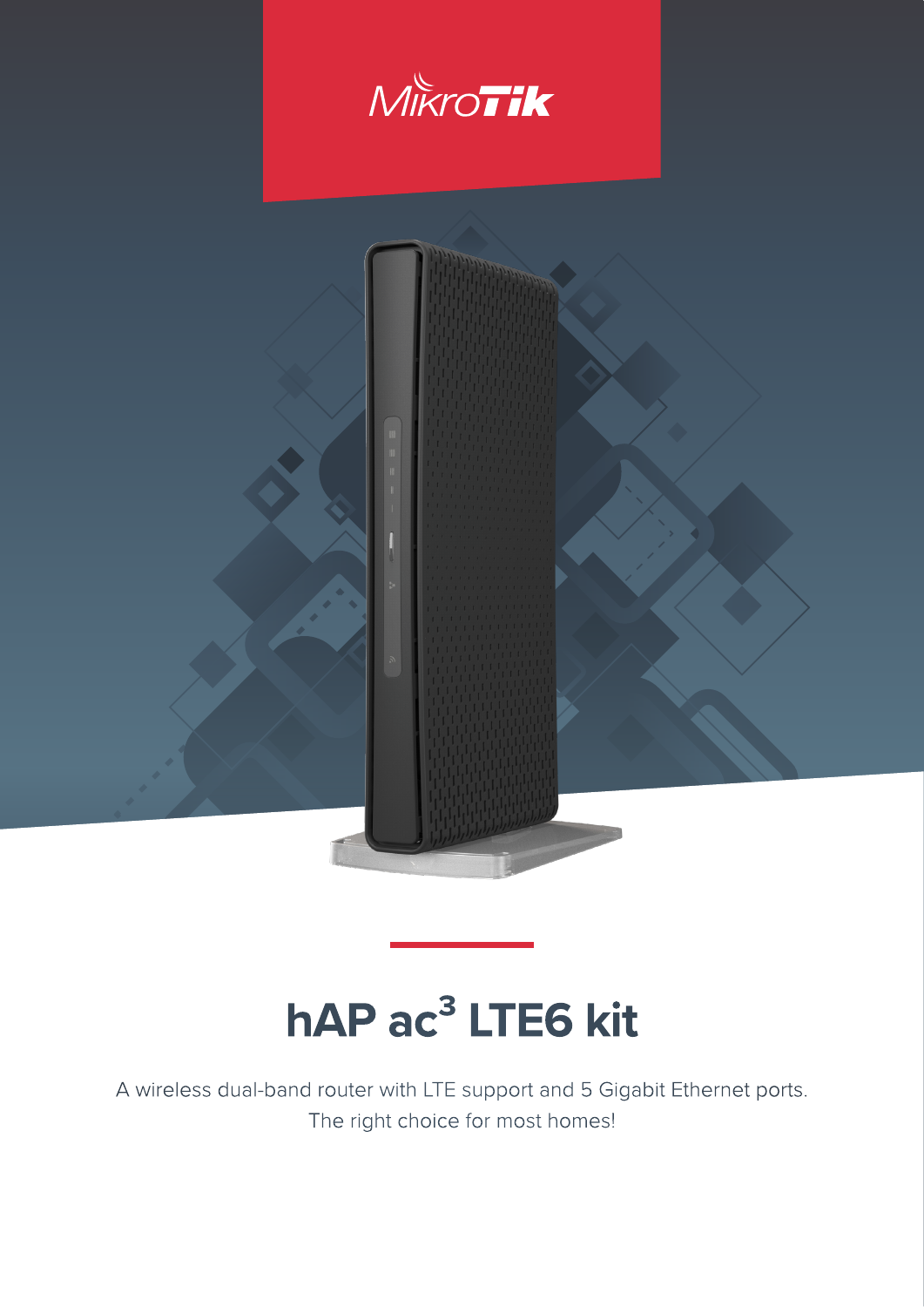

Forget about endless searching for the perfect router and scrolling through an eternity of reviews and specifications! We have created a single affordable home access point that has all the features you might need for years to come.

#### **The freedom of LTE**

hAP ac<sup>3</sup> LTE6 kit features our newest **CAT6 LTE modem.** It enables carrier aggregation, allowing you to use the LTE connection with speed up to 300 Mbps. It works by using multiple LTE bands at the same time. A huge advantage when there are a lot of LTE users in the area. Depending on the service provider, we have seen Internet speed doubling after switching to CAT6.





# hAP  $ac<sup>3</sup>$  LTE6 kit – the new standard of home access points.

#### **Function, form, versatility**

With 5 Gigabit Ethernet ports, 256 MB of RAM and quadcore CPU, hAP ac<sup>3</sup> LTE6 kit can satisfy even the biggest and most demanding households. There is a full-size USB port that you can use to add extra storage. The new enclosure allows mounting the device vertically or horizontally. A wall mount set is also included.

#### **Reliable connection for all your devices**

Stop sharing the frequency with all your neighbors! Strong **dual-chain dual-band** 2.4/5 GHz wireless for concurrent coverage will solve most interference issues in a crowded environment. This is a must-have these days! You can use the 2.4 GHz channel for older devices and the 5 GHz channel for everything else, since this frequency is less cluttered.

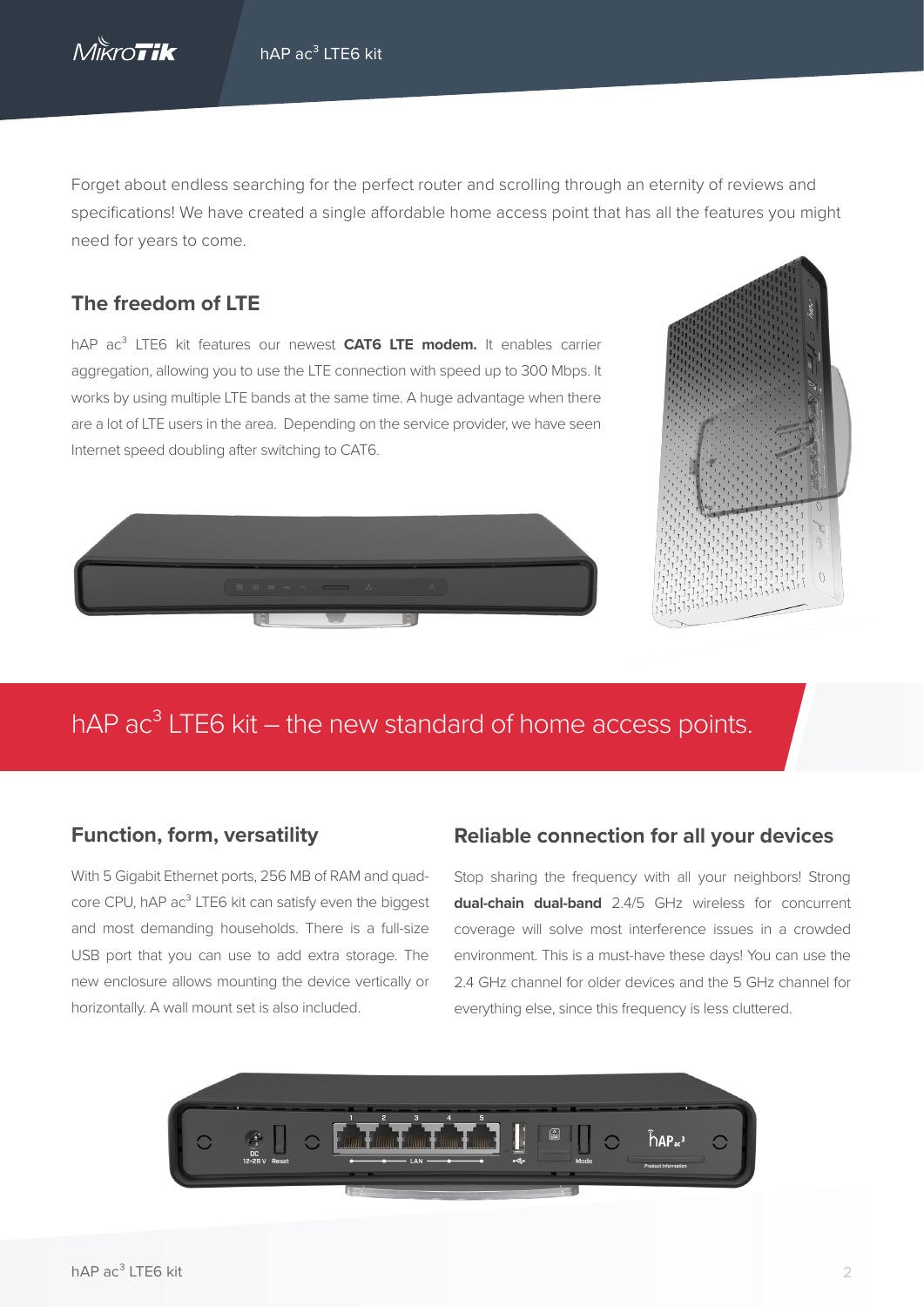# **Specifications**

| Product code                              | RBD53GR-5HacD2HnD&R11e-LTE6                                                  |
|-------------------------------------------|------------------------------------------------------------------------------|
| <b>CPU</b>                                | 4 core IPQ-4019 716 MHz                                                      |
| Size of RAM                               | 256 MB                                                                       |
| Storage                                   | 16 MB flash                                                                  |
| Number of 1 GbE ports                     | 5                                                                            |
| Wireless                                  | 2.4 GHz 802.11b/g/n dual-chain, 5 GHz 802.11a/n/ac dual-chain                |
| Wireless regulations                      | Specific frequency range and power will be limited by country<br>regulations |
| Wireless antenna max gain                 | 2.4 GHz (3 dBi), 5 GHz (5.5 dBi)                                             |
| LTE category                              | 6 (300 Mbps Downlink, 50 Mbps Uplink)                                        |
| LTE antenna max gain                      | 4 dBi                                                                        |
| Antenna beam width                        | $360^\circ$                                                                  |
| Supported input voltage                   | DC jack 12 - 28 V                                                            |
| <b>Dimensions</b>                         | 251 x 129 x 39 mm                                                            |
| Operating temperature                     | $-30^{\circ}$ C to $+60^{\circ}$ C                                           |
| Operating system                          | RouterOS, License level 4                                                    |
| MiniPCle slots                            | 1                                                                            |
| Micro SIM slots                           | 1                                                                            |
| USB port                                  | 1 USB 2.0 port type A                                                        |
| Max power consumption without attachments | 16 W                                                                         |
| Max power consumption                     | 20 W                                                                         |

## **Supported bands**

#### **Modem specification**

| LTE (FDD) bands | 1(2100)/2(1900)/3(1800)/5(850)/7(2600)/8(900)/12(700)/17(700)/20(800)/25(1900)/<br>26(850) |
|-----------------|--------------------------------------------------------------------------------------------|
| LTE (TDD) bands | 38(2600)/39(1900)/40(2300)/41n(2500)                                                       |
| 3G bands        | 1(2100)/2(1900)/5(850)/8(900)                                                              |
| 2G bands        | 2(1900)/3(1800)/5(850)/8(900)                                                              |